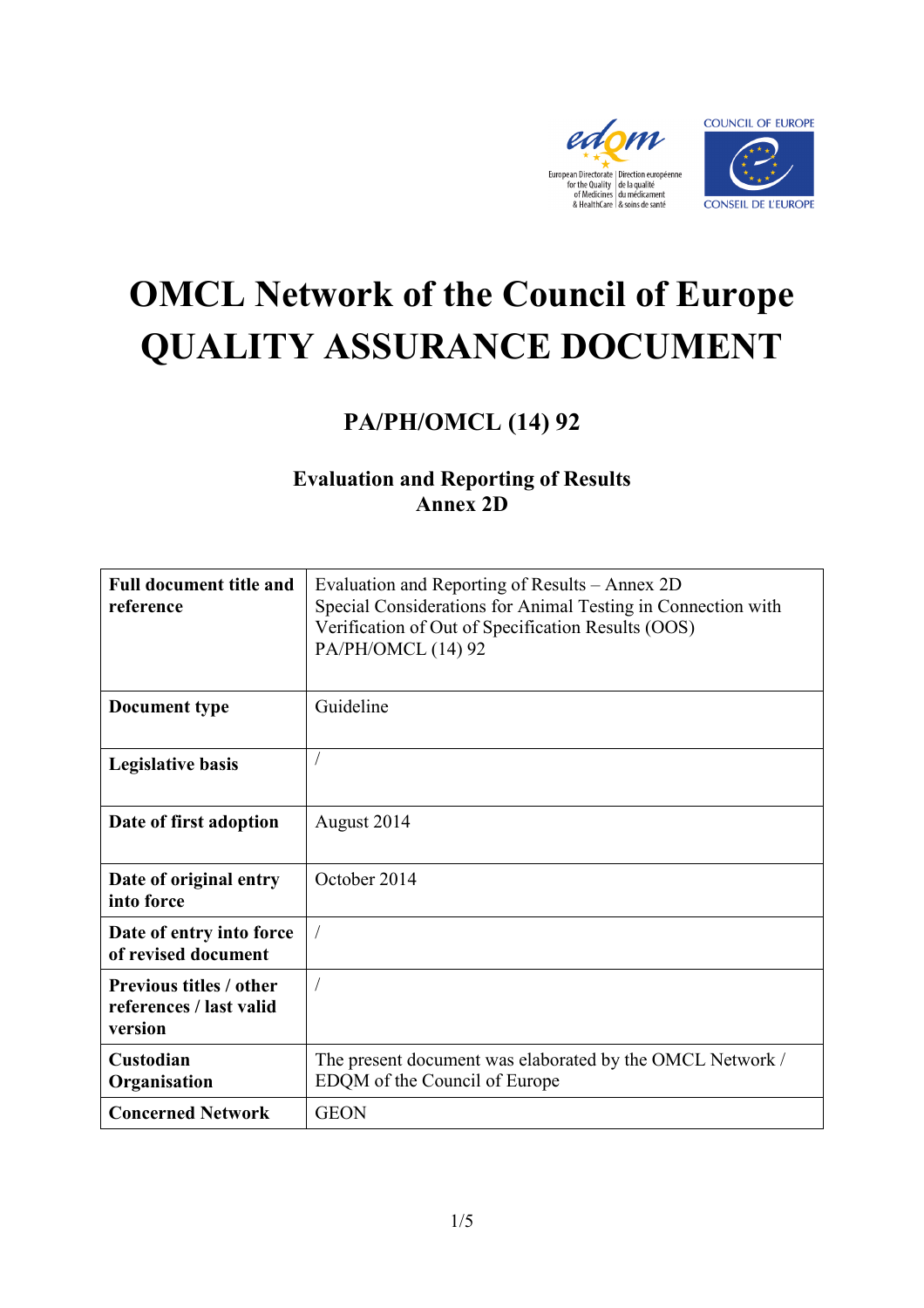## **ANNEX II D OF THE OMCL NETWORK GUIDELINE**

#### **"EVALUATION AND REPORTING OF RESULTS"**

#### **SPECIAL CONSIDERATIONS FOR ANIMAL TESTING IN CONNECTION WITH VERIFICATION OF OUT OF SPECIFICATION RESULTS (OOS)**

#### **Introduction**

To be in line with the directive 2010/63/EU on the protection of animals used for scientific purposes, retest programmes to confirm out of specification results that involve animal tests should be designed to minimise the use and the suffering of test animals as much as possible, while on the other hand assuring that the quality of the tested medicinal product (e.g. the clinical efficacy of a tested vaccine) is appropriate for the intended use.

#### **Retest Programme**

The approach described here is an example of how supplementary analysis of manufacturers' batch release data as well as consideration of clinical relevance may contribute to deriving a conclusion without unnecessary additional testing in animals at the OMCL.

The following describes an approach for a vaccine with a one sided potency specification for the estimate: the vaccine complies with the test if the estimated potency is not less than that approved by the competent authority, based on data from clinical efficacy trials (for this approach arbitrarily set as: potency estimate  $\geq 1$ , but no upper limit. Like for many *in vivo* tests, variability is high (Ph. Eur. validity criterion for 95% CI of this assay is 33-300% of estimate).

From the specification and the maximal acceptable confidence limits it is possible to calculate the theoretically lowest lower limit of the confidence interval that leaves a reasonable probability that the final result may be in specification.

It is assumed in these cases that the results of the MAH are within the specifications with the approved confidence limits.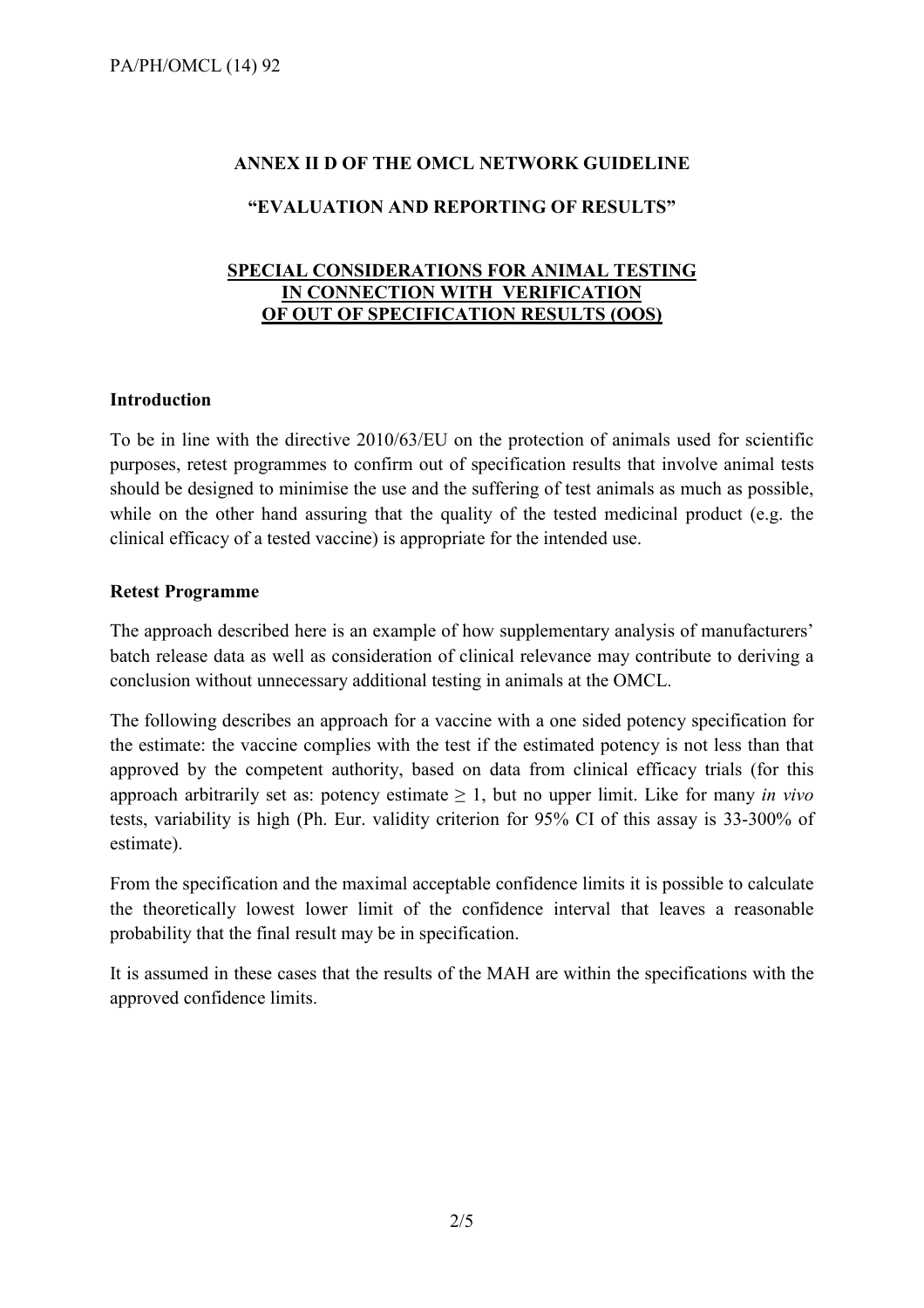

#### **Figure 1 - Possible outcomes of valid initial OMCL test** (blue bars represent the estimate)

**Figure 1**: In the above table the red line represents the lowest acceptable estimate within the specification (1.0). The green lines represent the theoretical highest and lowest possible confidence limits if the estimated value is 1.0 (validity criterion for 95% CI of this assay is 33-300% of estimate). The bars on the individual assay represent the confidence limits of the individual assay estimates (which must meet the validity criterion for the confidence interval for the observed estimate (in this case, 33-300%), otherwise the reason for poor repeatability has to be investigated).

In OOS situations 2 and 3 the OMCL would need to repeat the test in order to confirm the OOS and appropriately evaluate the suitability of the batch.

In OOS situation 1 where the OMCLs estimate is below the minimum specification but the upper confidence limit is within specification and the lower confidence limit is above the theoretical lower limit, clinical efficacy would still be expected.

In such cases, before launching a retest the OMCL can initiate a deeper review of the data from the MAH and from their own testing to determine if a retest can be avoided in view of the objectives of the above mentioned EU directive.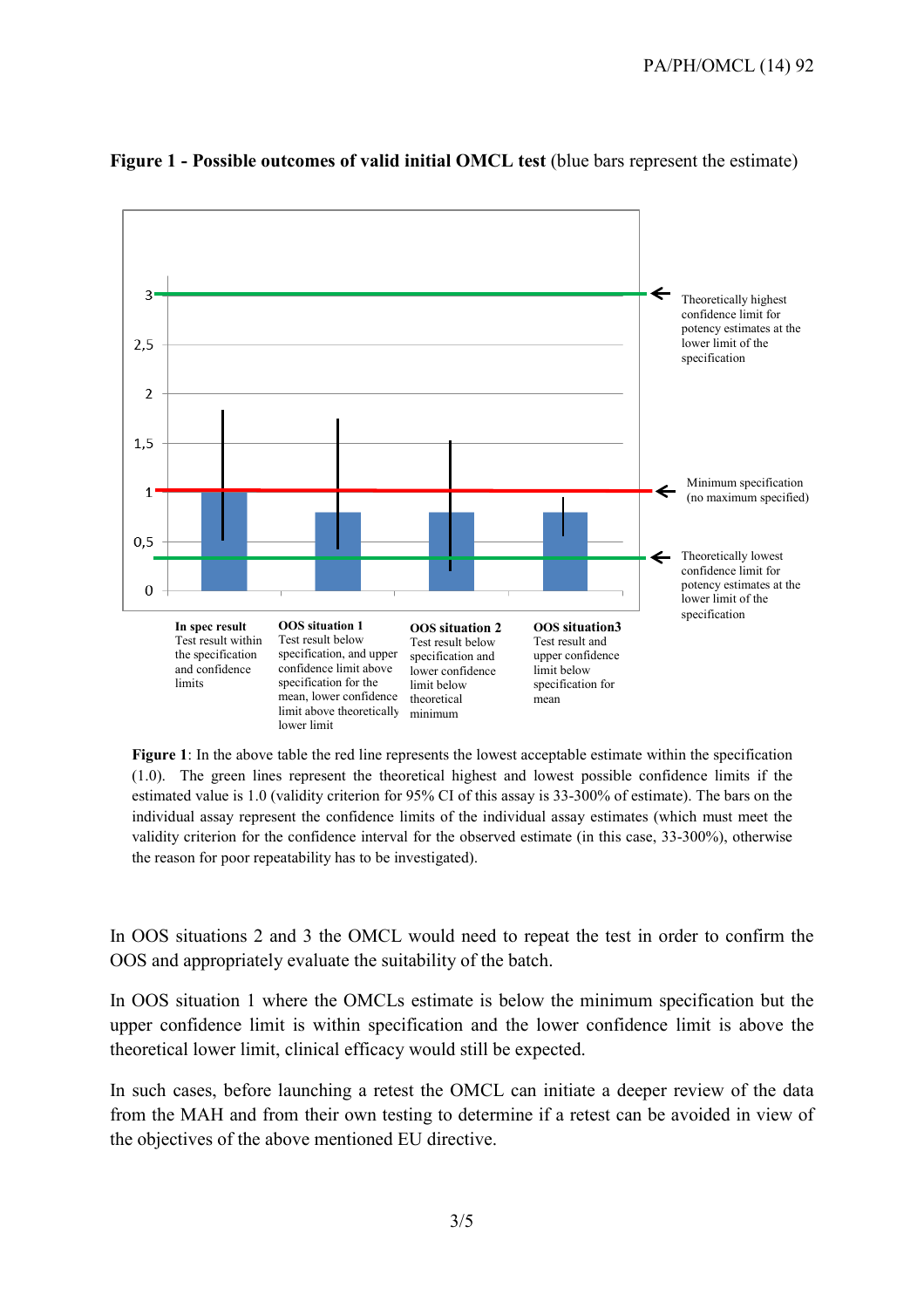#### PA/PH/OMCL (14) 92

The investigation should consider:

- the trends in the data from the manufacturer looking for:
	- o major changes or critical deviations during production or release testing
	- o results of other production batches close to the acceptance limit
	- o anomalies in other test parameters or processes that may have an impact (eg. intermediate material at or beyond the approved shelf life, significant differences in process times etc.)
- the trends in the OMCL data looking for:
	- o consistency in test performance with past results for the product (e.g. variability, ED50 values of standard and test vaccines, width of confidence intervals, frequency of test performance)
	- o relation in trends between MAH and OMCL for previous batches (e.g. how do the results normally compare, are there systematic differences, is the current result in line with past observations or is it counter to the trend (if any))

If the MAH result is within the specification and if abnormal trends, major changes, anomalies or critical deviations have not been detected in the review of the data from the MAH and the OMCL so that the evidence supports the manufacturer's in-specification result, the batch could be considered as compliant and no retests would be performed. This decision must be studied case by case. If there is any doubt concerning the compliance of the batch with the specification this should be verified through testing at the OMCL.